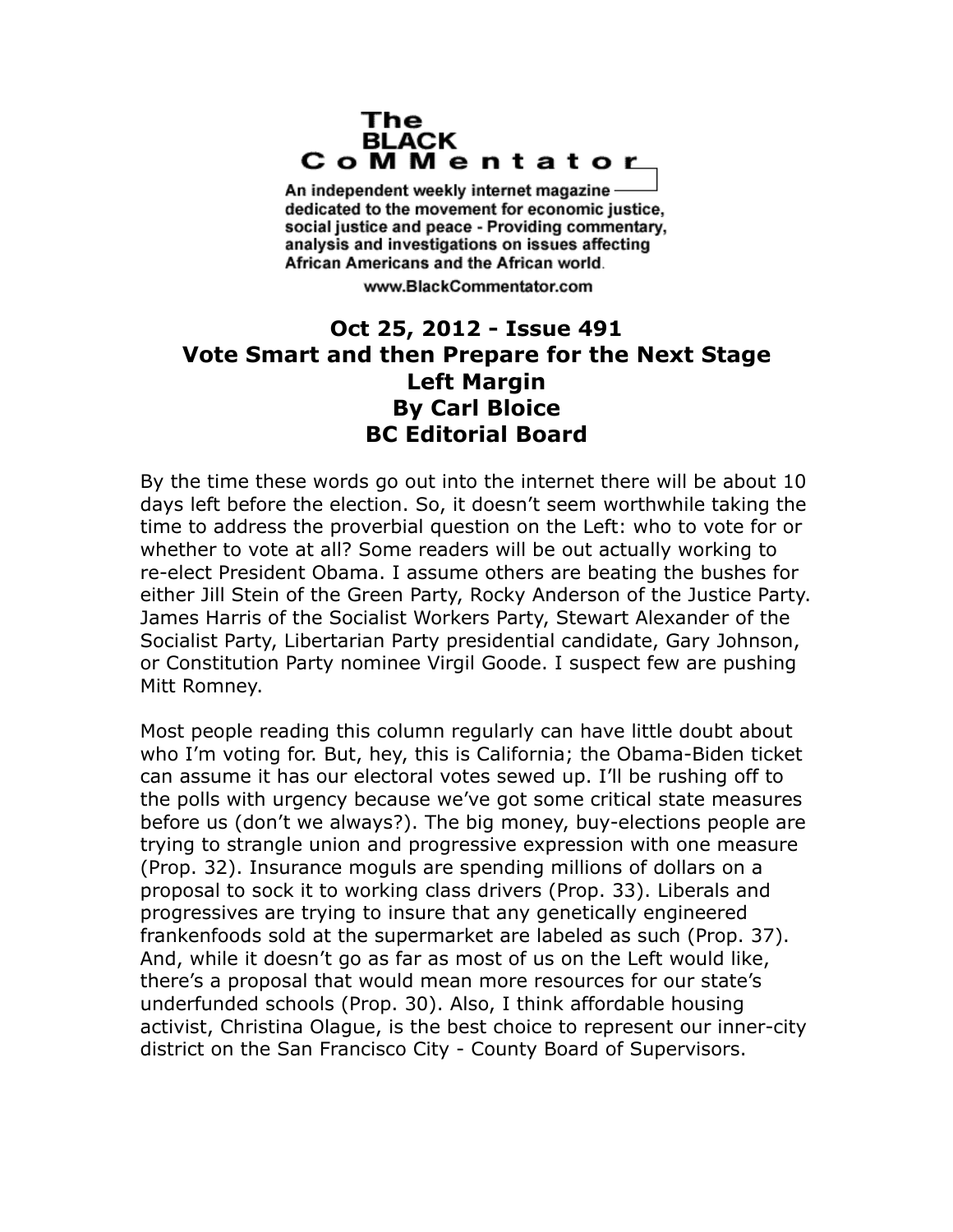I don't vote absentee unless I have to; I like going to the polls and seeing my neighbors there and having them see me and wearing the little badge reading "I voted" on my lapel as I shop or enter the neighborhood bar.

The fundamental question in this campaign, I believe, is the country's future economic policy. As begrudging and inconsistent as it is, the Obama policy is generally in favor of a neo-Keynesian direction of further investment in the economy to increase consumer demand, while the Romney-Ryan approach is tax cuts for the rich and regulatory deregulation. The difference between these two policies is not inconsequential. Tenaciously high unemployment and growing poverty is a reality. For millions of working people, decisions made over the next four years will have a direct impact on their daily lives. The same, I think, can be said about immigration policy, reproductive rights, and LGBT equal rights.

Yea, I've heard the argument. For every negative thing that can be said about the GOP there's something awful to cite about the other party; for every positive thing the Obama Administration may have accomplished there is something it did that is grossly offensive. One Left commentator wrote last week that he hoped Obama is reelected because his future failures will further radicalize us. That's just another version of the tired old, and morally dubious, worse-the-better argument.

Not that the Administration hasn't done some outrageous and indefensible things. For instance, supposedly "leading from behind," the Obama Administration has joined the European former colonial powers in creating another Somalia in Libya. That's the real scandal. Of course, the Republicans won't say so because, having embraced the neo-conservative warhawks from the Bush Administration, they are now agitating to create another one in Syria. And U.S. policy toward Latin America sucks big time. One thing I find particularly galling is that having put forward a rather modest proposal to alleviate the jobless crisis, which continues to hit the African American community particularly hard, the President dropped the ball, when carrying the fight to the mat would have been the correct response to the opposition's intransigence.

There can be no question of the meaning of the election for labor. The anti-labor intent of the Republican Party is spelled out clearly in the party platform and is underscored by the action of the party in state after state over the past few years.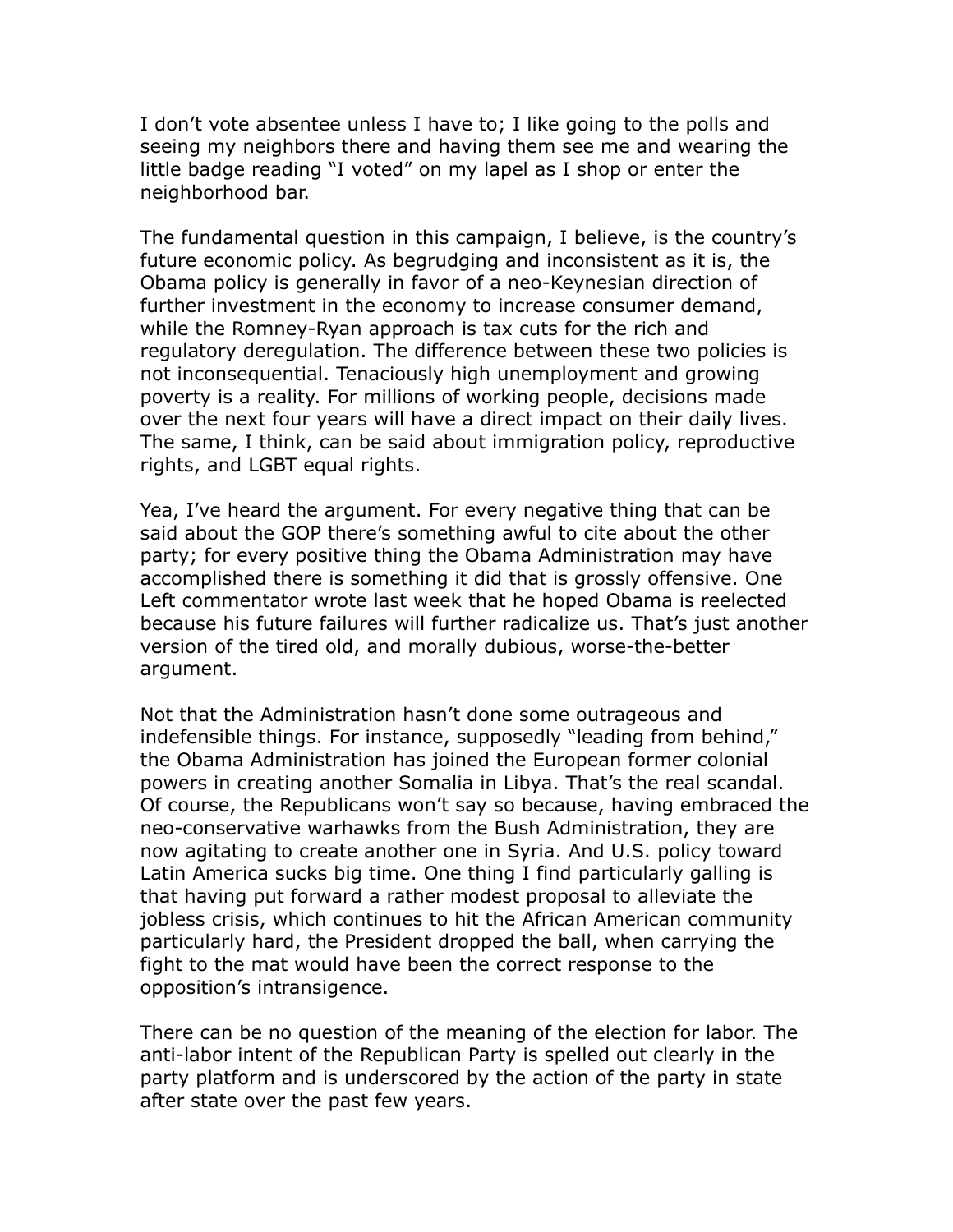There are, I believe, two other issues that are forefront in this period. The first is racism, and there can be no doubt that it is a major element in the campaigns. Something akin to the "southern strategy" is at play and I suspect it will intensify in the coming two weeks. The other is the threat to democracy. This is reflected in the conscious and deliberate voter suppression drive and efforts to rig the system to give financial advantage to capital over labor in politics. For all the talk on the Left about the need for electoral and campaign finance reform, I don't think there has been sufficient acknowledgement of the fact that things are actually moving in the opposite direction. While I don't endorse the notion of an imminent "fascist" threat, I think the danger of the assault on democracy is real.

This latest well-financed and deceptive effort to restrict labor's ability to influence political decision-making in California and the nation are not unrelated to the coordinated efforts to smash public sector unions, the Citizens United decision, and the ongoing voter repression conspiracy. The plutocrats and the Right-wingers have seen the handwriting on the wall in terms of political and demographic trends in the country and they are determined to reshape politics in the interest of the one-percent by curtailing democratic decision-making. As Leonard McNeil, the vice mayor of San Pablo, Ca. put it, these are efforts to "curtail and stifle the voices of working people" and "a frontal assault on democratic pluralism to advance the agenda of corporations and the wealthy."

Which brings me to the next question: what happens after the election?

If the Right-wingers win the presidency, liberals, Leftists and progressives will have their backs against the wall, especially if the Right ends up in control of Congress. But whatever the results are, a real danger lurks. While we sleep, plotters are at work aiming to construct a "grand bargain" that will have only negative consequences for working people and the poor. Behind the slogans of "shared sacrifices" and the threat of a "fiscal cliff," the economic and political elite are working on a "bipartisan" deal that will shift much of the burden of the current crisis of capitalism onto the backs of working people. The gains made in social welfare and economic security, won through struggle over a century, will be put at risk. Think of that every time you hear the words "Simpson-Bowles."